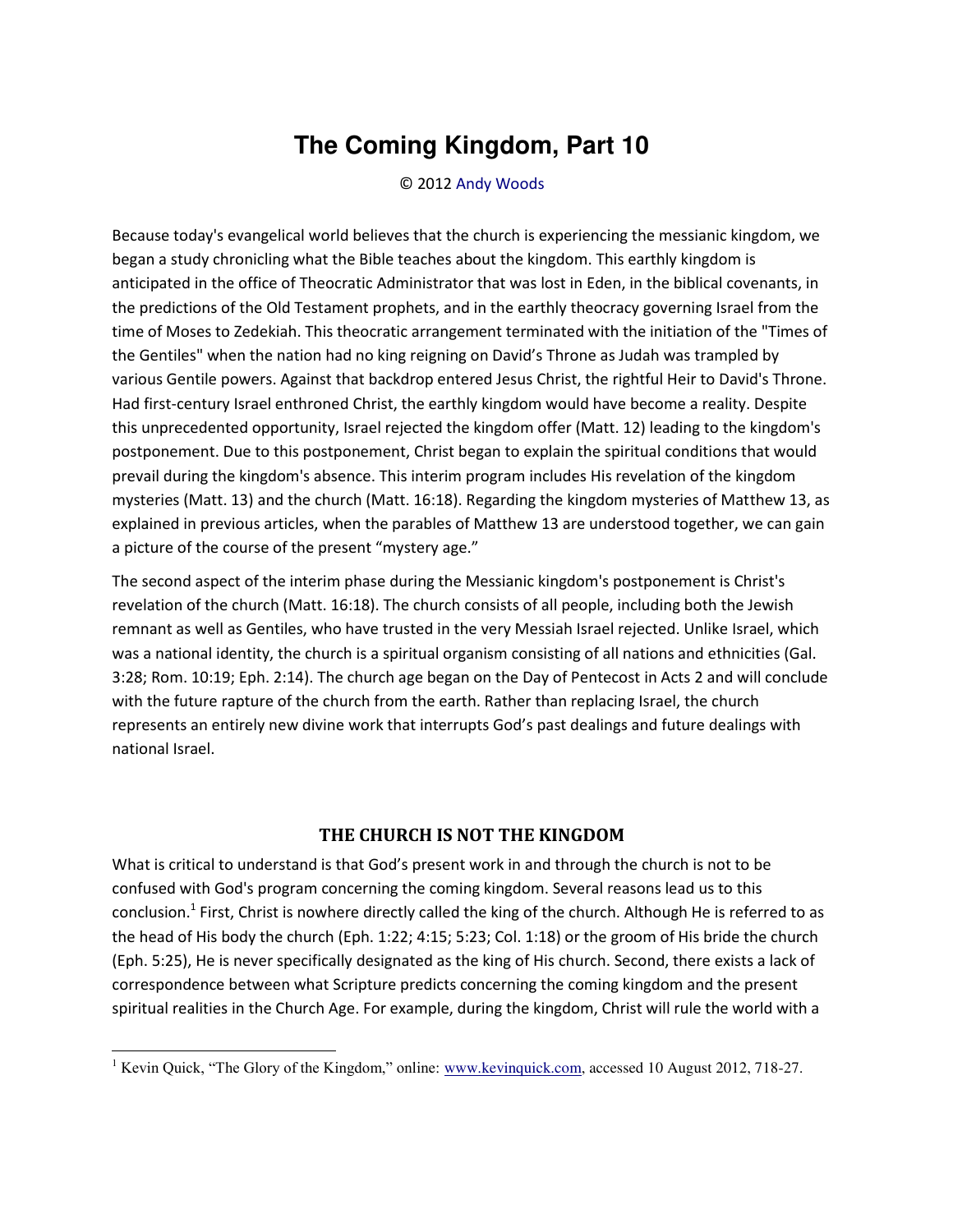rod of iron (Ps. 2:9; Rev. 12:5) resulting in immediate justice against any sin or wrong doing (Zech. 14:16-18; Rev. 20:7-10). The Church Age, by contrast, is often characterized by carnality and a low standard of Christian living (1 Cor. 3:1-3). Hebrews 5:12 describes the reality of such prolonged carnality: "For though by this time you ought to be teachers, you have need again for someone to teach you the elementary principles of the oracles of God, and you have come to need milk and not solid food.<sup>*''*</sup> Interestingly, of the seven churches mentioned in Revelation 2–3, Christ rebuked all but two of them for their backslidden condition. Walvoord capsulizes this lack of correspondence between the prophesied kingdom and the present church age: "The Christian era has been no golden age of righteousness nor has the church conquered the world. It is more accurate to recognize that the world has to a large degree possessed the church.<sup>12</sup> Some contend that the church is the kingdom since Christ is reigning in our hearts. However, the spiritual reign of Christ in the heart of the believer is not identical to the terrestrial kingdom promises found throughout Scripture (Gen. 15:18-21; Rev. 5:10). Besides, does Christ perfectly reign in the hearts of the believer today? If so, why are there consistent commands given in the New Testament against grieving (Eph. 4:30) and quenching the Holy Spirit (1 Thess. 5:19)? The mere existence of these commands implies that believers have the capacity to commit these sins and consequently inhibit the reigning influence of God in their hearts.

Third, the inauguration of the kingdom is preceded by the proclamation to Israel "repent, for the kingdom of God is at hand" (Matt.  $3:2; 4:17; 10:5-7; 24:14$ ). Such a proclamation bears little resemblance to the church's gospel, which is for all to believe on the name of Jesus Christ in order to experience God's grace (Acts 16:30-31). Pentecost explains, "The new command of Christ, 'Ye shall be witnesses unto me both in Jerusalem, and in all Judea, and in Samaria, and unto the uttermost part of the earth' (Acts 1:8) does not coincide with the gospel of the kingdom which must precede the institution of the kingdom.<sup>"3</sup> Feinberg similarly notes, "When men are invited to receive the grace of God in salvation today, they are not urged, 'Repent ye, for the kingdom of heaven is at hand.<sup>''<sup>4</sup></sup>

Fourth, the New Testament consistently portrays the church as an heir of the coming kingdom as opposed to a ruler in a present existing kingdom (Acts 14:22; 2 Thess. 1:5; 2 Tim. 4:18; 2 Pet. 1:11). James 2:5 says, "Listen, my beloved brethren: did not God choose the poor of this world *to be* rich in faith and *heirs of the kingdom* which He promised to those who love Him?<sup>*"*</sup> (italics added). Premillennial scholar Peters asks, "If the church is the Kingdom, and believers are now in it, why designate them 'heirs,' etc., of a Kingdom."<sup>5</sup>

Fifth, rather than reigning in kingdom glory, the Scripture predicts the church's present posture as suffering within a hostile world system (John 15:18-19; Rom. 13:12; 2 Tim. 3:12). Peters explains, "The

l

<sup>2</sup> John F. Walvoord, *The Millennial Kingdom* (Findlay, OH: Dunham, 1959), 53.

<sup>3</sup> J. Dwight Pentecost, *Things to Come: A Study in Biblical Eschatology* (Findlay, OH: Dunham, 1958; reprint, Grand Rapids, Zondervan, 1964), 469.

<sup>4</sup> Charles Feinberg, *Millennialism: The Two Major Views* (Winona Lake, IN: BMH, 1985), 266.

<sup>5</sup> George N. H. Peters, *The Theocratic Kingdom*, vol. 1 (New York: Funk & Wagnalls, 1884; reprint, Grand Rapids: Kregel, 1952), 1:600.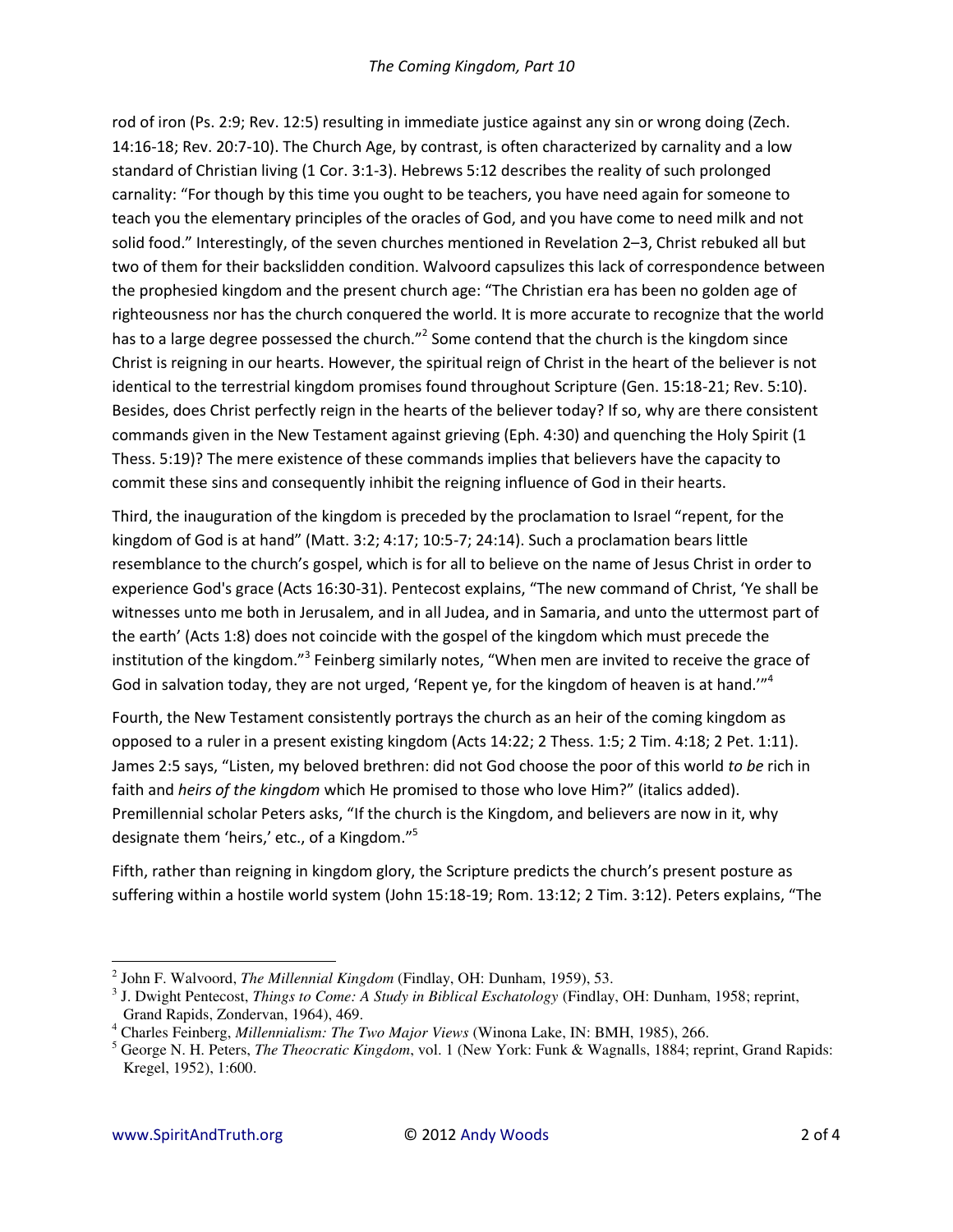church, instead of being represented as a Kingdom, is held up to us as a struggling, suffering people."<sup>6</sup> Sixth, the kingdom will be a time in history where there will be no Satanic influence. In fact, the devil will be incarcerated throughout this glorious age (Rev. 20:2-3). Such a scenario hardly fits the consistent New Testament description of Satan's repeated influence against and within the church (1 Thess. 2:18; 1 Cor. 7:5; Eph. 4:26-27; 6:12; Rev 2:10).

Seventh, according to the revelation of the Times of the Gentiles as given to the prophet Daniel (Dan. 2; 7), the earthly theocracy terminated with the deposing of Zedekiah in 586 B.C. and will not return until the Second Advent (Matt. 25:31). As explained in an earlier article, during this period known as the Times of the Gentiles, Judah will be trampled down by various Gentile powers. Only after the final kingdom of man (the revived Roman Empire of the Antichrist) has been terminated by Christ, will God's kingdom be established on earth (Dan. 2:34-35; 43-45; 7:23-27). Thus, during the Times of the Gentiles, no spiritual form of the kingdom on earth is predicted by Daniel. Because the Church Age is included in the Times of the Gentiles, neither can the Church Age be considered part of the kingdom. Larkin summarizes, "As the 'Times of the GENTILES' is still running, the Church cannot be in this Dispensation a governing or Kingdom power."<sup>7</sup>

## THE CHURCH IS NOT ISRAEL

Another reason that the church should not be confused with the kingdom is that the kingdom program revolves around national Israel. The New Testament never designates the church as "Israel." In fact, the word Israel is found seventy-three times in the New Testament and it always refers to the physical descendants of Abraham, Isaac, and Jacob.<sup>8</sup> Sometimes Israel in the New Testament refers to Jews in faith and sometimes it refers to Jews in unbelief. However, the term Israel in the New Testament always refers to those who are physical Jews. This word never refers to Gentiles, the Church, or even a group that is a mixture of both Jews and Gentiles. This generalization even holds true with respect to the oft cited Galatians 6:16 passage. Exegetically, the expression "Israel of God" found in Galatians 6:16 only refers to believing Jews within the Galatian churches.<sup>9</sup>

Furthermore, the Book of Acts records how the church that came into existence in Acts 2 and continued to exists alongside Israel prior to the nation's destruction in A.D. 70. Throughout this period, Acts is judicious in keeping the two entities the Church and Israel separate. Fruchtenbaum observes, "In the book of Acts, both Israel and the church exist simultaneously. The term Israel is used twenty times and ekklesia (church) nineteen times, yet the two groups are always kept distinct."<sup>10</sup> An additional reason that Israel is not the church is due to the fact that the church and Israel represent

 $<sup>6</sup>$  Ibid., 1:617.</sup>

<sup>&</sup>lt;sup>7</sup> Clarence Larkin, *Dispensational Truth* (Philadelphia, PA: Larkin Estate, 1920), 18.

<sup>&</sup>lt;sup>8</sup> Arnold G. Fruchtenbaum, *Israelology: The Missing Link in Systematic Theology*, rev. ed. (Tustin, CA: Ariel, 1994), 684-90.

<sup>&</sup>lt;sup>9</sup> S. Lewis Johnson, "Paul and the 'Israel of God': An Exegetical and Eschatological Case-Study," in *Essays in Honor* of J. Dwight Pentecost, ed. Stanley D. Toussaint and Charles H. Dyer(Chicago: Moody, 1986), 181-96.

 $10$  Arnold G. Fruchtenbaum, "Israel and the Church," in *Issues in Dispensationalism*, ed. Wesley R. Willis and John R. Master(Chicago: Moody, 1994), 118.